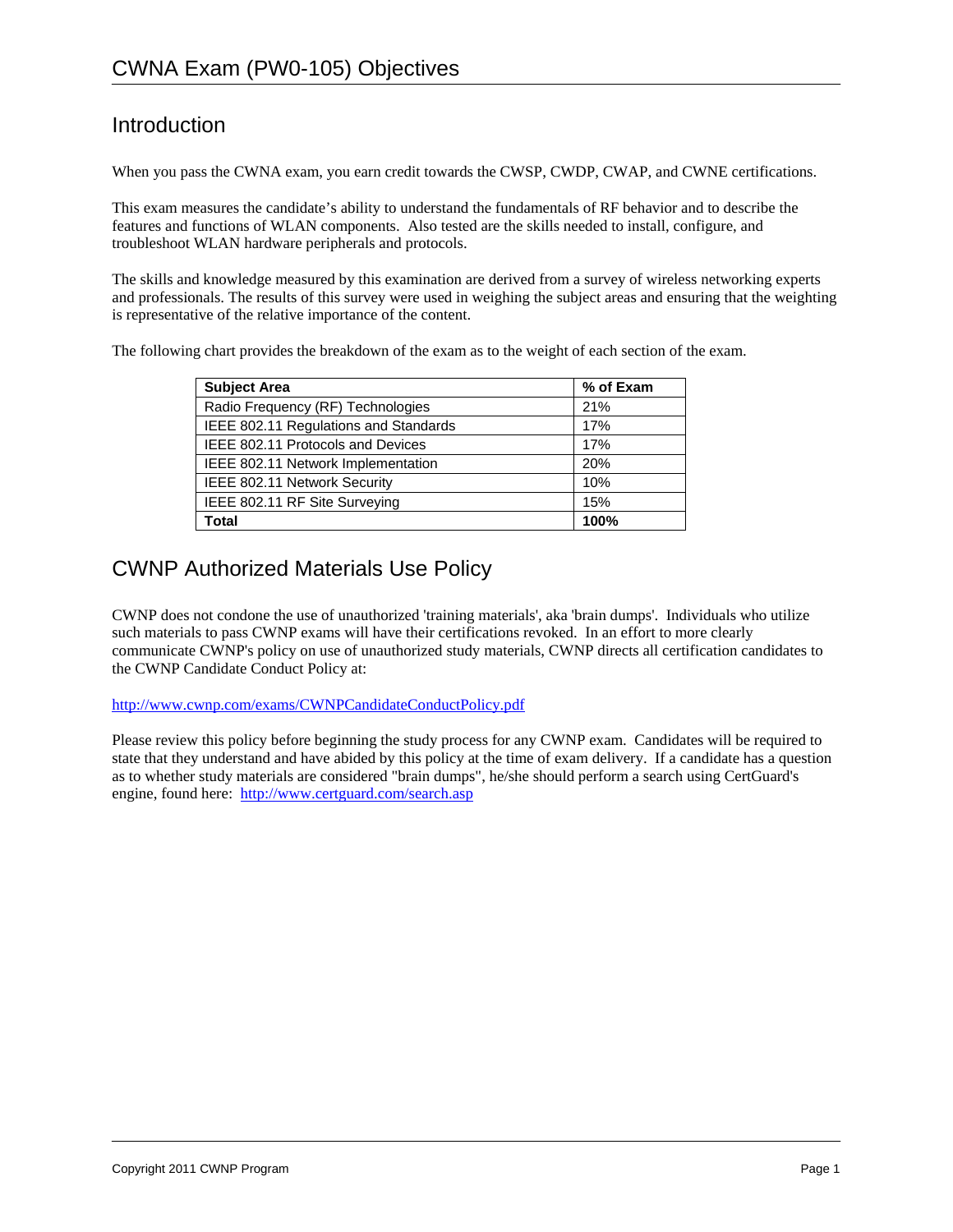# Radio Frequency (RF) Technologies – 21%

# **1.1. RF Fundamentals**

- 1.1.1. Define and explain the basic concepts of RF behavior
	- **Gain**
	- **Loss**
	- **Reflection**
	- **Refraction**
	- Diffraction
	- **Scattering**
	- VSWR
	- Return Loss
	- **Amplification**
	- **Attenuation**
	- Absorption
	- **Wave propagation**
	- Free Space Path Loss
	- **Delay Spread**

#### **1.2. RF Mathematics**

- 1.2.1. Understand and apply the basic components of RF mathematics
	- Watt
	- **-** Milliwatt
	- $\blacksquare$  Decibel (dB)
	- $\blacksquare$  dBm
	- $d\mathbf{B}$ i
	- dBd
	- SNR
	-
	- **RSSI**<br>**B** Syste System Operating Margin (SOM)
	- Fade Margin
	- **Link Budget**
	- **Intentional Radiator**
	- Equivalent Isotropically Radiated Power (EIRP)

### **1.3. RF Signal and Antenna Concepts**

- 1.3.1. Identify RF signal characteristics, the applications of basic RF antenna concepts, and the implementation of solutions that require RF antennas
	- **Visual LOS**
	- RF LOS
	- **The Fresnel Zone**
	- **Beamwidths**
	- **Azimuth & Elevation**
	- Passive Gain
	- **Isotropic Radiator**
	- Polarization
	- **Simple Antenna Diversity**
	- **MIMO** Diversity
	- **Radio Chains**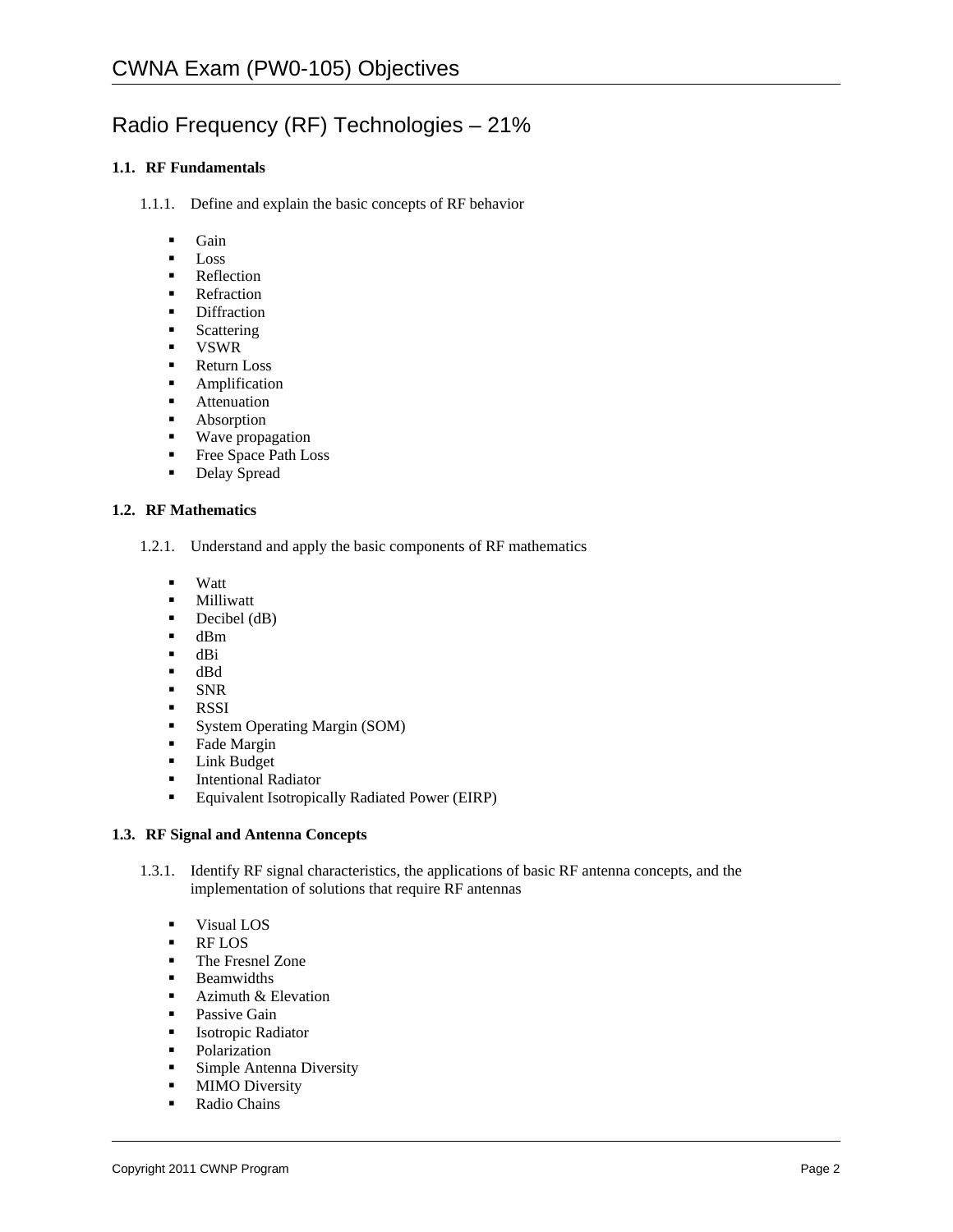- **Spatial Multiplexing (SM)**
- **Transmit Beam Forming (TxBF) (Static, Dynamic, and chip-based beamforming)**
- **Maximal Ratio Combining (MRC)**
- **Space-Time Block Coding (STBC)**
- Cyclic Shift Diversity (CSD)
- **Wavelength**
- **Frequency**
- **Amplitude**
- Phase
- 1.3.2. Explain the applications of physical RF antenna and antenna system types and identify their basic attributes, purpose, and function
	- Omni-directional / Dipole antennas
	- Semi-directional antennas
	- **Highly-direction antennas**
	- **Sectorized antennas**
	- **MIMO** antennas
	- **Antenna arrays**
- 1.3.3. Describe the proper locations and methods for installing RF antennas
	- Pole/mast mount
	- Ceiling mount
	- Wall mount
	- Outdoor/Indoor mounting considerations

#### **1.4. RF Antenna Accessories**

- 1.4.1. Identify the use of the following WLAN accessories and explain how to select and install them for optimal performance and regulatory domain compliance.
	- **Amplifiers**
	- Attenuators<br>• Lightning A
	- Lightning Arrestors
	- **Mounting Systems**
	- Grounding Rods/Wires
	- Towers, safety equipment, and related concerns
	- **RF Cables**
	- **RF** Connectors
	- **RF** Signal Splitters

# IEEE 802.11 Regulations and Standards – 17%

### **2.1. Spread Spectrum Technologies**

- 2.1.1. Identify some of the uses for spread spectrum technologies
	- Wireless LANs
	- **Wireless PANs**
	- **Wireless MANs**
	- **Wireless WANS**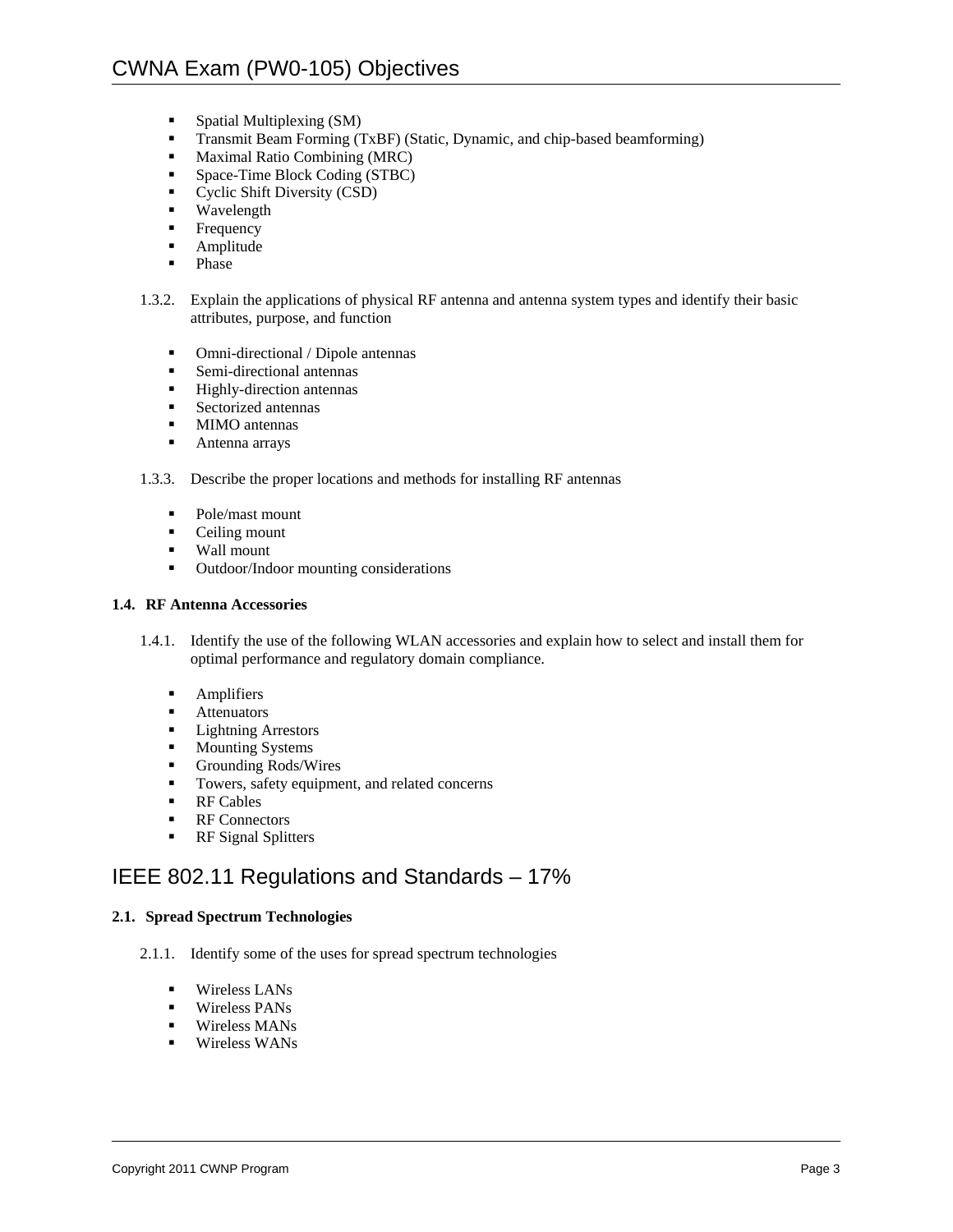- 2.1.2. Comprehend the differences between, and explain the different types of spread spectrum technologies and how they relate to the IEEE 802.11-2007 standard's (as amended and including 802.11n) PHY clauses
	- **DSSS**
	- **HR-DSSS**
	- $ERP$
	- OFDM
	- HT

2.1.3. Identify the underlying concepts of how spread spectrum technology works

- **Modulation**
- Coding
- 2.1.4. Identify and apply the concepts that make up the functionality of spread spectrum technology
	- Co-location
	- Channel Centers and Widths (all PHYs)
	- Primary and Secondary Channels
	- **Adjacent Overlapping and Non-Overlapping Channels**
	- **Carrier Frequencies**
	- **Throughput vs. Data Rate**
	- **Bandwidth**
	- **Communication Resilience**
	- **Physical Carrier Sense (CSMA/CA)**
	- **Virtual Carrier Sense (NAV)**

#### **2.2. IEEE 802.11-2007 Standard (as amended and including 802.11k, 802.11r, 802.11n, 802.11y, 802.11w, and 802.11u))**

- 2.2.1. Identify, explain, and apply the basic frame types and frame exchange sequences covered by the IEEE 802.11-2007 standard
- 2.2.2. Identify and apply regulatory domain requirements
	- Dynamic Frequency Selection (DFS)
	- **Transmit Power Control (TPC)**
	- Available Channels
	- **•** Output Power
- 2.2.3. Understand the OSI model layers affected by the 802.11-2007 standard and amendments
- 2.2.4. Use of ISM, UNII, and licensed bands in Wi-Fi networks
- 2.2.5. Supported data rates for each IEEE 802.11-2007 (as amended to include 802.11n) PHY
- 2.2.6. Understand the IEEE standard creation and ratification process and identify IEEE standard naming conventions
	- **Drafts**
	- **Ratified Amendments**
	- **Supplements**
	- Recommended Practices
	- **Standards**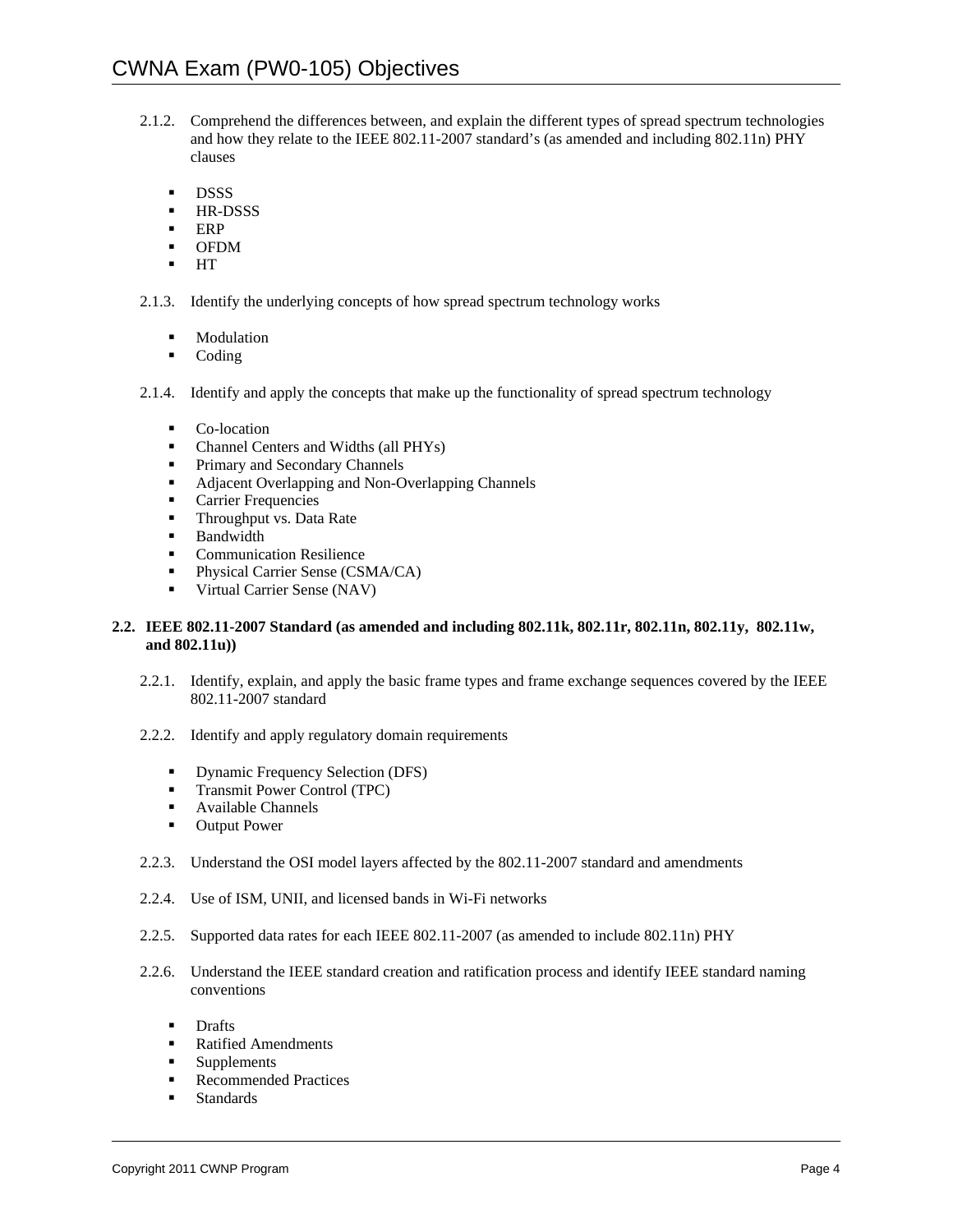# **2.3. Industry Organizations and Their Roles**

- 2.3.1. Define the roles of the following organizations in providing direction, cohesion, and accountability within the WLAN industry
	- **Regulatory Domain Governing Bodies**
	- **IEEE**
	- **Wi-Fi Alliance**
	- **IETF**

# IEEE 802.11 Protocols and Devices – 17%

# **3.1. IEEE 802.11 Protocol Architecture**

- 3.1.1. Summarize the processes involved in authentication and association
	- The IEEE 802.11 State Machine
	- Open System Authentication, Shared Key Authentication, and Deauthentication
	- Association, Reassociation, and Disassociation
- 3.1.2. Define, describe, and apply the following concepts associated with WLAN service sets
	- Stations and BSSs
	- Basic Service Area (BSA)
	- Starting and Joining a BSS
	- **BSSID and SSID**
	- Ad Hoc Mode and IBSS
	- **Infrastructure Mode and ESS**
	- Distribution System (DS)
	- **Distribution System Media**
	- Layer 2 and Layer 3 Roaming
- 3.1.3. Explain and apply the following power management features of WLANs
	- Active Mode
	- **Power Save Mode**
	- Unscheduled Automatic Power Save Delivery (U-APSD)
	- **WMM Power-Save (WMM-PS)**
	- Power Save Multi-Poll (PSMP)
	- **Spatial Multiplexing Power Save (SMPS)**
	- TIM/DTIM/ATIM

### **3.2. IEEE 802.11 MAC & PHY Layer Technologies**

- 3.2.1. Describe and apply the following concepts surrounding WLAN frames
	- IEEE 802.11 Frame Format vs. IEEE 802.3 Frame Format
	- Layer 3 Protocol Support by IEEE 802.11 Frames
	- **Terminology Review: Frames, Packets, and Datagrams**
	- **Terminology Review: Bits, Bytes, and Octets**
	- Terminology: MAC & PHY
		- $\triangleright$  Guard Interval (GI)
		- > PSDU
		- > PPDU
		- PPDU Formats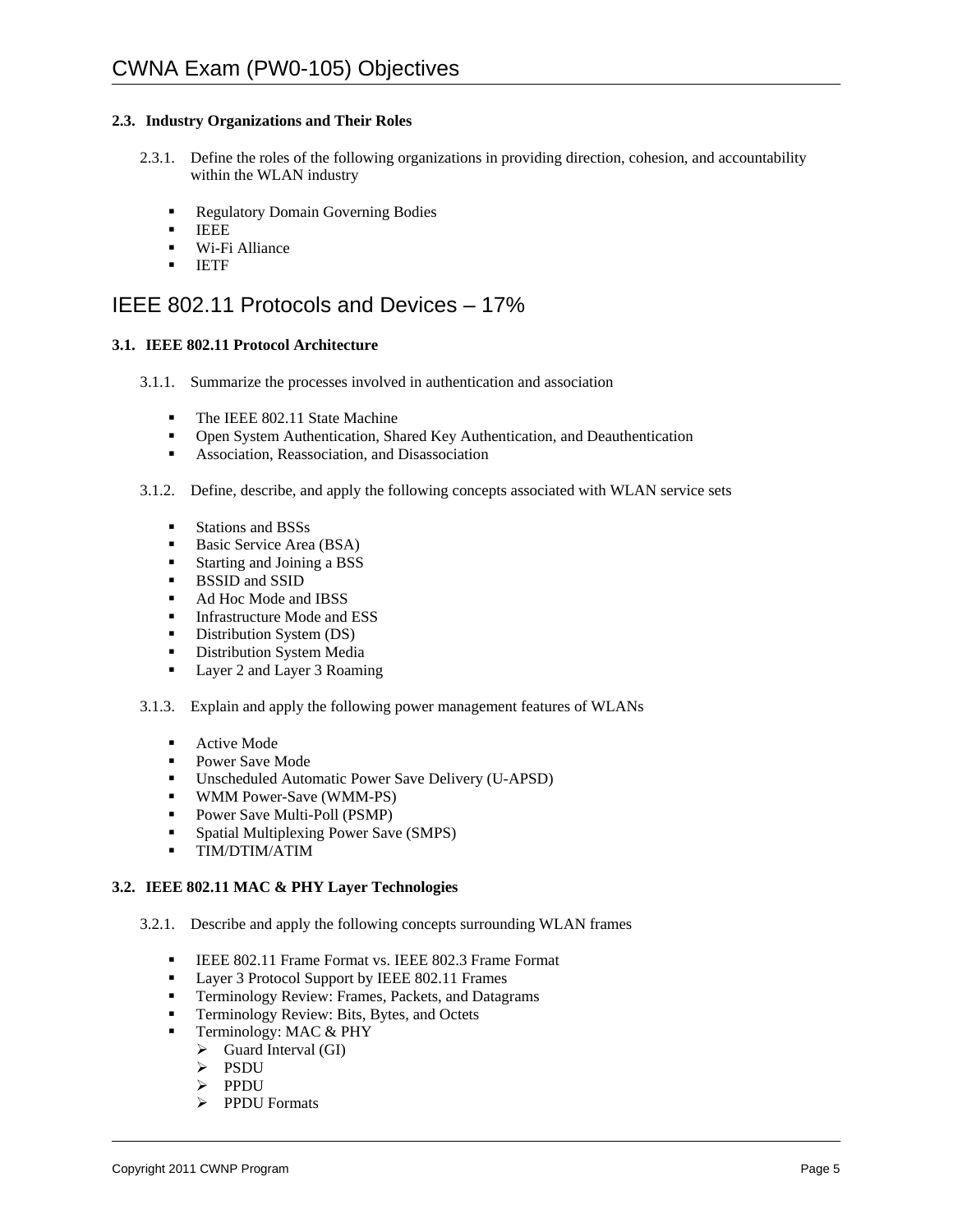- $>$  MSDU
- MPDU
- A-MPDU
- A-MSDU
- $\geq$  802.11 Frame Format
- $\geq$  802.11 Frame Types
- Interframe Spaces (RIFS, SIFS, PIFS, DIFS, AIFS, EIFS)
- $\triangleright$  Block Acknowledgements
- Jumbo frame support (Layer 2)
- **MTU** discovery and functionality (Layer 3)
- 3.2.2. Identify methods described in the IEEE 802.11-2007 standard for locating, joining, and maintaining connectivity with an IEEE 802.11 WLAN
	- Active Scanning (Probes)
	- Passive Scanning (Beacons)
	- **•** Dynamic Rate Switching
- 3.2.3. Define, describe, and apply IEEE 802.11 coordination functions and channel access methods and features available for optimizing data flow across the RF medium
	- DCF and HCF coordination functions
	- **EDCA** channel access method
	- **RTS/CTS** and CTS-to-Self protocols
	- **HT Dual-CTS Protection**
	- **HT L-SIG Protection**
	- **HT Channel Width Operation (20 MHz, 20/40 MHz)**
	- $\blacksquare$  HT Operation Modes  $(0, 1, 2, 3)$
	- **Fragmentation**
	- **AirTime Fairness**
	- **Band Steering**

### **3.3. WLAN Infrastructure and Client Devices**

- 3.3.1. Identify the purpose of the following WLAN infrastructure devices and describe how to install, configure, secure, and manage them
	- Autonomous Access Points
	- Controller-based Access Points
	- $M$ esh Access Points / Routers
	- Enterprise WLAN Controllers
	- Distributed WLAN architectures<br>■ Remote Office WLAN Controller
	- Remote Office WLAN Controllers and/or APs<br>PoE Injectors (single and multi-port) and PoE-
	- PoE Injectors (single and multi-port) and PoE-enabled Ethernet Switches
	- **WLAN Bridges**
	- Home WLAN Router
- 3.3.2. Describe the purpose of the following WLAN client adapters and explain how to install, configure, secure, and manage them
	- **PC Cards (ExpressCard, CardBus, and PCMCIA)**
	- USB2, CF, and SD Devices
	- PCI, Mini-PCI, Mini-PCIe, and Half Mini PCIe Cards
	- **Workgroup Bridges**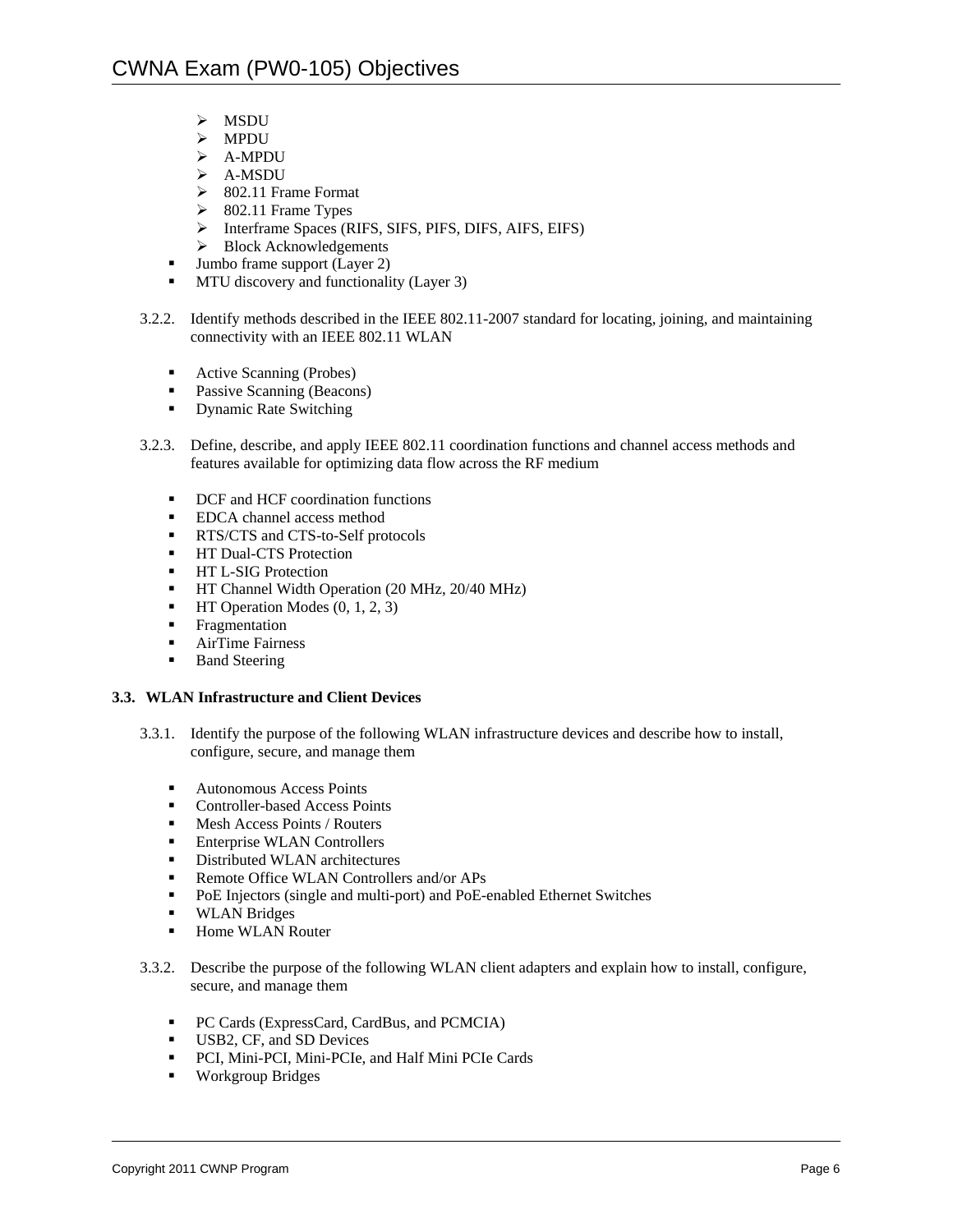# IEEE 802.11 Network Implementation – 20%

# **4.1. IEEE 802.11 Network Design, Implementation, and Management**

- 4.1.1. Identify technology roles for which WLAN technology is appropriate and describe implementation of WLAN technology in those roles
	- **Corporate data access and end-user mobility**
	- Network extension to remote areas
	- Building-to-building connectivity Bridging
	- Last-mile data delivery Wireless ISP
	- **Small Office / Home Office (SOHO) use**
	- **Mobile office networking**
	- Educational / Classroom use
	- $\blacksquare$  Industrial Warehousing and Manufacturing
	- $\blacksquare$  Healthcare Hospitals and Offices
	- $\blacksquare$  Hotspots Public Network Access
	- **Transportation Networks (trains, planes, automobiles)**
	- **Law Enforcement Networks**

### **4.2. IEEE 802.11 Network Troubleshooting**

- 4.2.1. Identify and explain how to solve the following WLAN implementation challenges using features available in enterprise class WLAN equipment.
	- System throughput
	- Co-channel and adjacent-channel interference<br>■ RF Noise and noise floor
	- RF Noise and noise floor
	- Narrowband and wideband RF interference
	- **Multipath (in SISO and MIMO environments)**
	- **Hidden** nodes
	- Near/Far
	- **Weather**

### **4.3. Power over Ethernet (PoE)**

- 4.3.1. IEEE 802.3-2005, Clause 33 (formerly IEEE 802.3af)
- 4.3.2. Powering HT (802.11n) devices
	- Proprietary midspan  $&$  endpoint PSEs
	- **IEEE 802.3at midspan & endpoint PSEs**

### **4.4. WLAN Architectures**

- 4.4.1. Define, describe, and implement autonomous APs
	- Network connectivity
	- Common feature sets
	- Configuration, installation, and management
	- Advantages and limitations

### 4.4.2. Define, describe, and implement WLAN controllers that use centralized and/or distributed forwarding

- **Network connectivity**
- Common feature setsCore, Distribution, and Access layer forwarding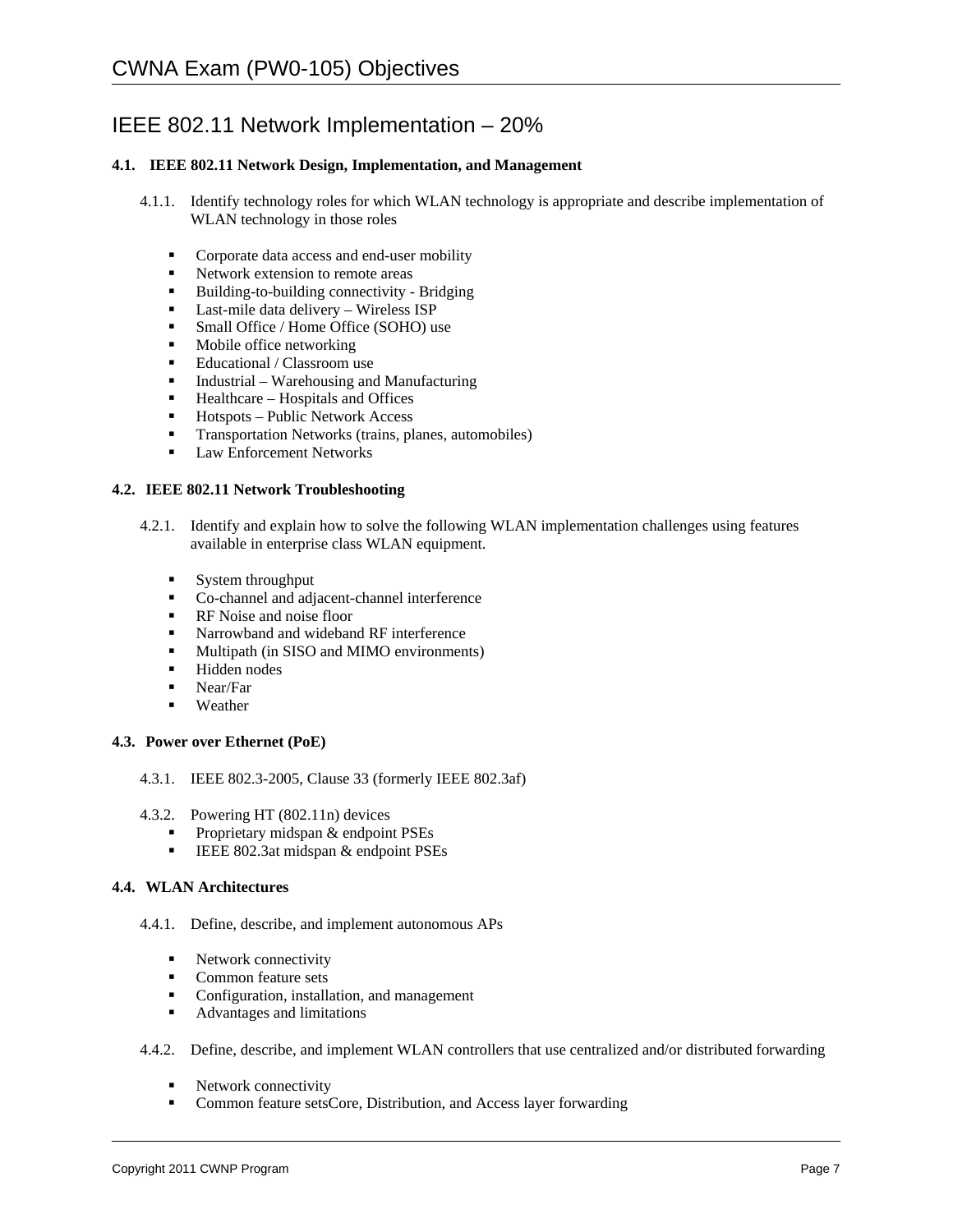- **Controller-based, mesh, and portal APs**
- Scalability<br>Intra- and I
- Intra- and Inter-controller station handoffs
- Configuration, installation, and management
- Advantages and limitations
- **Tunneling, QoS, and VLANs**

# 4.4.3. Define, describe, and implement distributed WLAN architectures

- Network connectivity
- Common feature sets
- Configuration, installation, and management<br>• Scalability
- Scalability
- $\blacksquare$  Inter-AP handoffs
- Advantages and limitations
- **Tunneling, QoS, and VLANs**
- 4.4.4. Define, describe, and implement a WNMS that manages APs and WLAN controllers
	- Network connectivity
	- **Common feature sets**
	- Configuration, installation, and management
	- Advantages and limitations

4.4.5. Define, describe, and implement a multiple channel architecture (MCA) network model

- **BSSID** / **ESSID** configuration
- **Site surveying methodology**
- **Network throughput capacity**
- Co-channel and adjacent channel interference
- Cell sizing (including micro-cell)
- 4.4.6. Define, describe, and implement a single channel architecture (SCA) network model
	- **BSSID** / ESSID configuration (including Virtual BSSIDs)
	- **Site surveying methodology**
	- Network throughput capacity
	- Co-channel and adjacent channel interference
	- Cell sizing
	- **Transmission coordination**
	- Channel stacking

4.4.7. Define and describe alternative WLAN architectures

- **WLAN Arrays**
- **Mesh Networks**
- Cloud Management

# **4.5. WLAN Deployment Types**

- 4.5.1. Understand WLAN design and deployment considerations for commonly supported WLAN applications and devices
	- **Data**
	- Voice
	- Video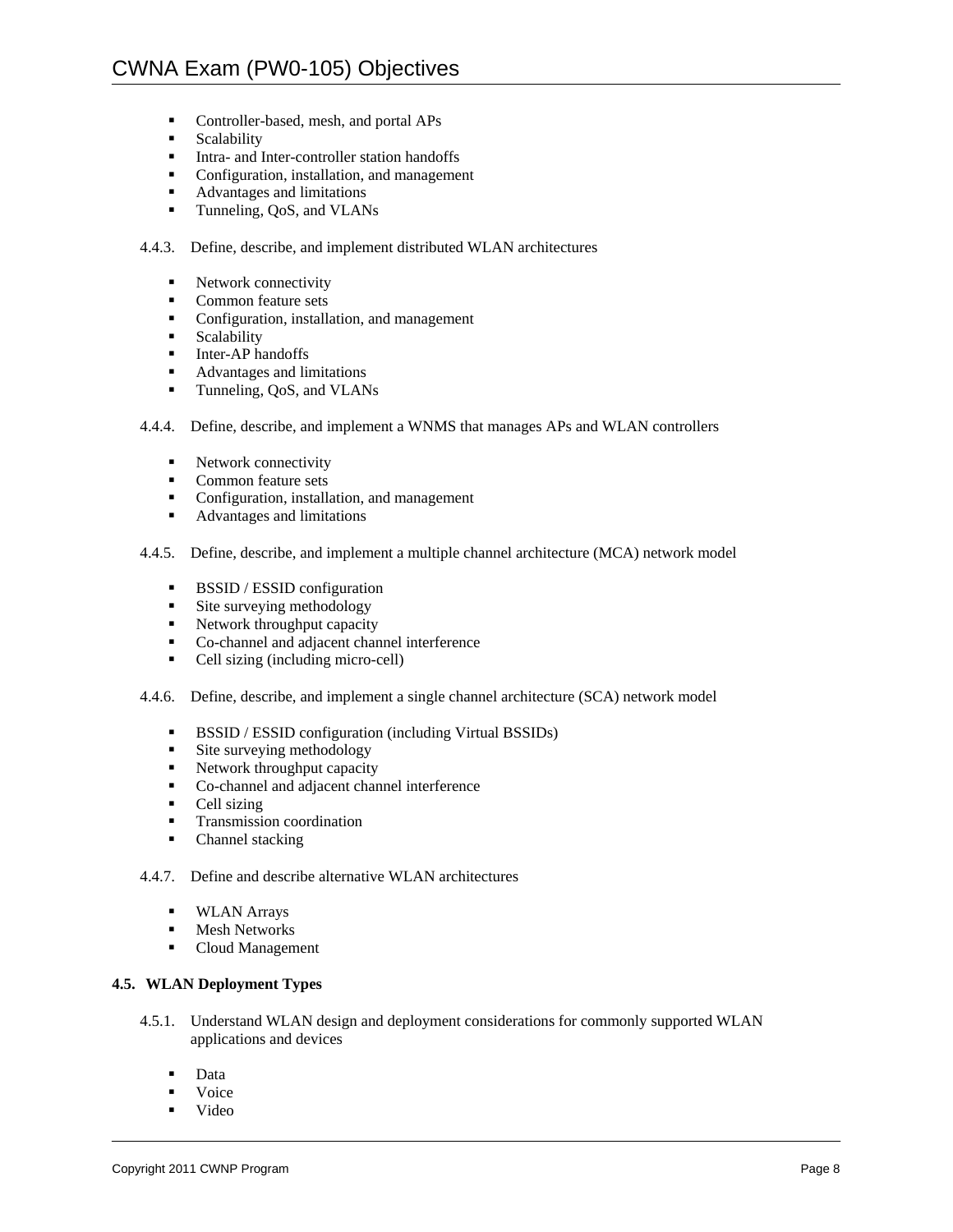- Real-Time Location Services (RTLS)
- **Mobile devices (tablets and smartphones)**
- $\blacksquare$  High density

# IEEE 802.11 Network Security – 10%

# **5.1. IEEE 802.11 Network Security Architecture**

- 5.1.1. Identify and describe the strengths, weaknesses, appropriate uses, and implementation of the following IEEE 802.11 security-related items:
	- **Legacy Security Mechanisms** 
		- WEP Cipher Suite
		- Open System Authentication
		- Shared Key Authentication
		- MAC Filtering
		- SSID Hiding
	- **Modern Security Mechanisms** 
		- WPA-/WPA2-Enterprise
		- WPA- / WPA2-Personal
		- TKIP and CCMP Cipher Suites
		- 802.1X / EAP Framework
		- Preshared Key (PSK) / Passphrase Authentication
		- Per-user Preshared Keys (PPSK)
		- Wi-Fi Protected Setup (WPS)
	- Additional Mechanisms
		- Secure Device Management Protocols (HTTPS, SNMPv3, SSH2)
		- Role Based Access Control (RBAC)
		- Captive Portals and Guest Networks
		- Protected Management Frames (802.11w)
		- Fast Secure Roaming Methods

### **5.2. IEEE 802.11 Network Security Analysis, Performance Analysis, and Troubleshooting**

- 5.2.1. Describe, explain, and illustrate the appropriate applications for the following wireless security solutions
	- Wireless Intrusion Protection System (WIPS)
		- Security Monitoring, Containment, and Reporting
		- Performance Monitoring and Reporting
		- Troubleshooting and Analysis
		- Protocol and Spectrum Analyzers
		- Security and Performance Monitoring
		- Troubleshooting and Analysis
		- Integrated and standalone

### **5.3. IEEE 802.11 Network Security Policy Basics**

- 5.3.1. Describe the following General Security Policy elements
	- **Applicable Audience**
	- Risk Assessment
	- **Impact Analysis**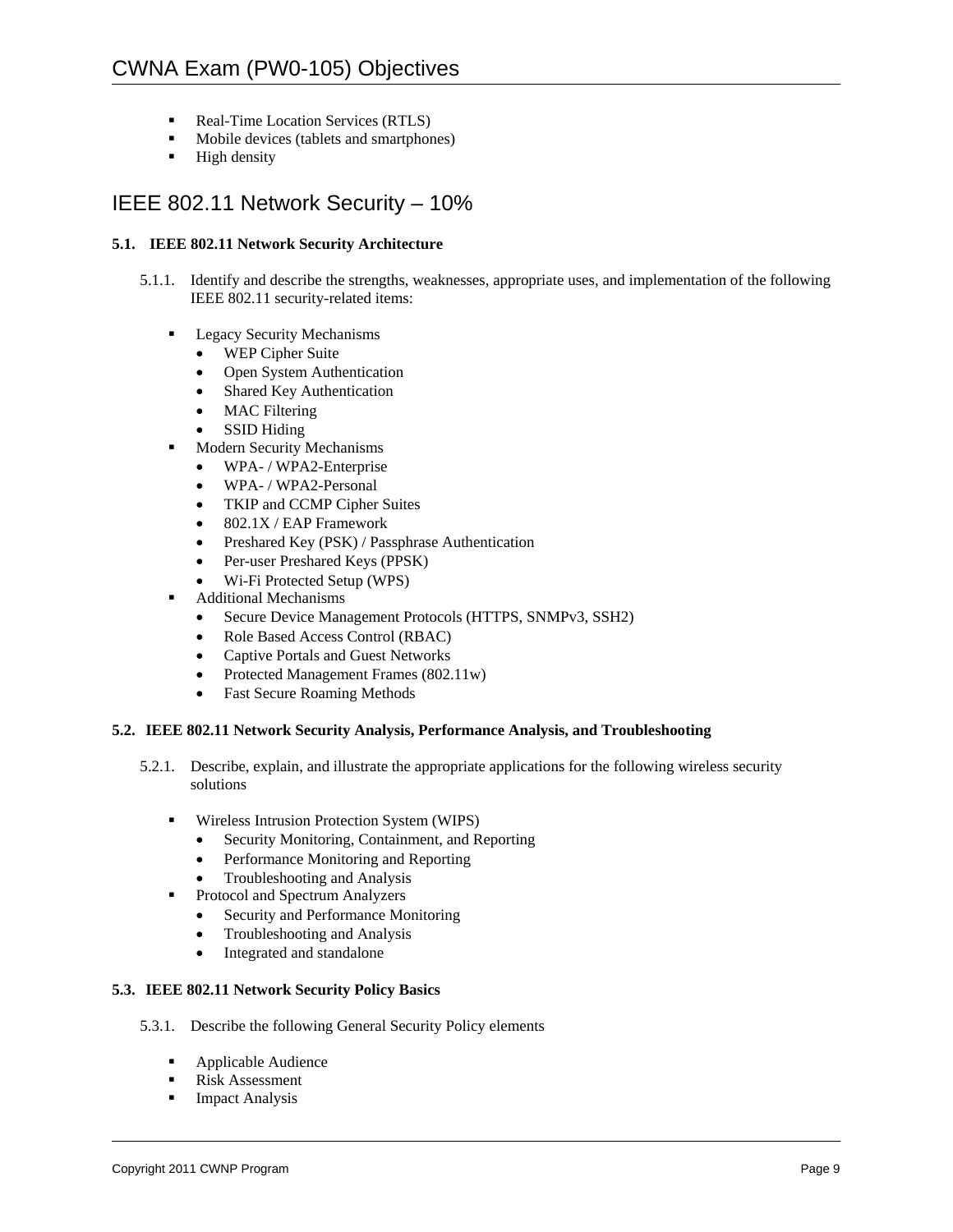- **Security Auditing**
- Policy Enforcement
- Monitoring, Response, and Reporting
- **Asset Management**
- 5.3.2. Describe the following Functional Security Policy elements
	- **•** Design and Implementation Best Practices
		- Small Office / Home Office (SOHO)
		- Small & Medium Business (SMB)
		- Enterprise
	- Password Policy
	- Acceptable Use  $&$  Abuse Policy
	- **Training Requirements**
	- Physical Security
	- **Social Engineering**

# IEEE 802.11 RF Site Surveying – 15%

# **6.1. IEEE 802.11 Network Site Survey Fundamentals**

- 6.1.1. Explain the importance of and the processes involved in information collection for manual and predictive RF site surveys. (These happen in preparation for an RF site survey)
	- Gathering business requirements<br>Interviewing managers and users
	- Interviewing managers and users
	- Defining physical and data security requirements
	- Gathering site-specific documentation
	- Documenting existing network characteristics
	- Gathering permits and zoning requirements
	- **Indoor-** or Outdoor-specific information
	- Identifying infrastructure connectivity and power requirements
	- **Understanding RF coverage requirements**
	- Understanding data capacity and client density requirements
	- VoWiFi considerations for delay and jitter
	- Client connectivity requirements
	- **Antenna use considerations**
	- **Aesthetics requirements**
	- **Tracking system considerations**
	- **WIPS** sensor considerations
- 6.1.2. Explain the technical aspects involved in performing manual and predictive RF site surveys. (These happen as part of the RF site survey)
	- **Locating and identifying RF interference sources**
	- Defining AP and antenna types to be used<br>■ Defining AP and antenna placement locati
	- Defining AP and antenna placement locations
	- Defining AP output power and channel assignments<br>• Defining co-channel and adiacent-channel interferent
	- Defining co-channel and adjacent-channel interference
	- Testing applications for proper operation
	- **Measuring performance metrics according to design requirements**
- 6.1.3. Describe site survey reporting and follow-up procedures for manual and predictive RF site surveys. (These happen after the RF site survey)